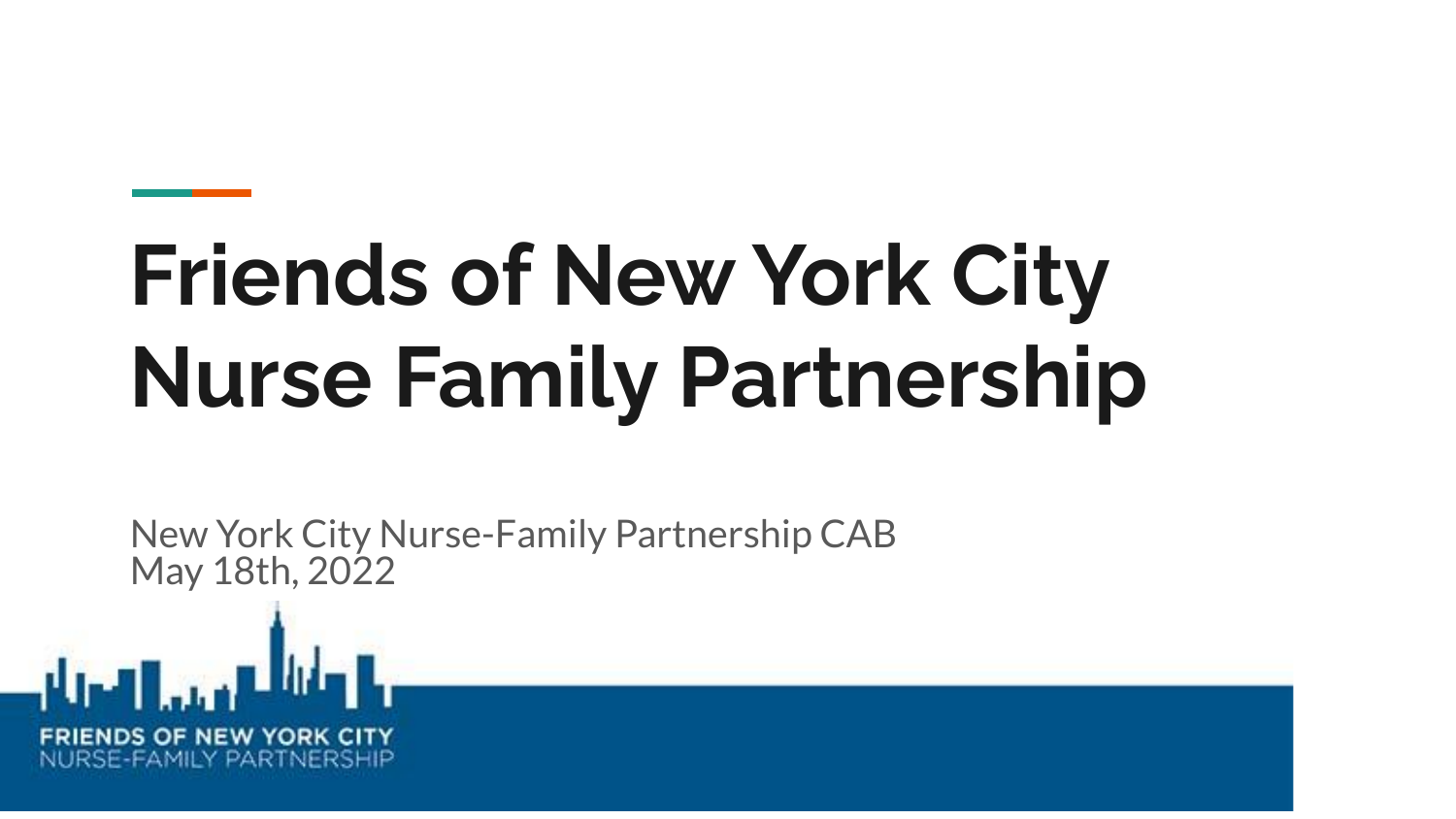## **Agenda**

- **- Staff Overview**
- **- Overview of Heart's Desire Fund**
- **- Review Online App**
- **- Nurse's Heart's Desire & Nurses Heart's Desire Form**
- **- Questions**

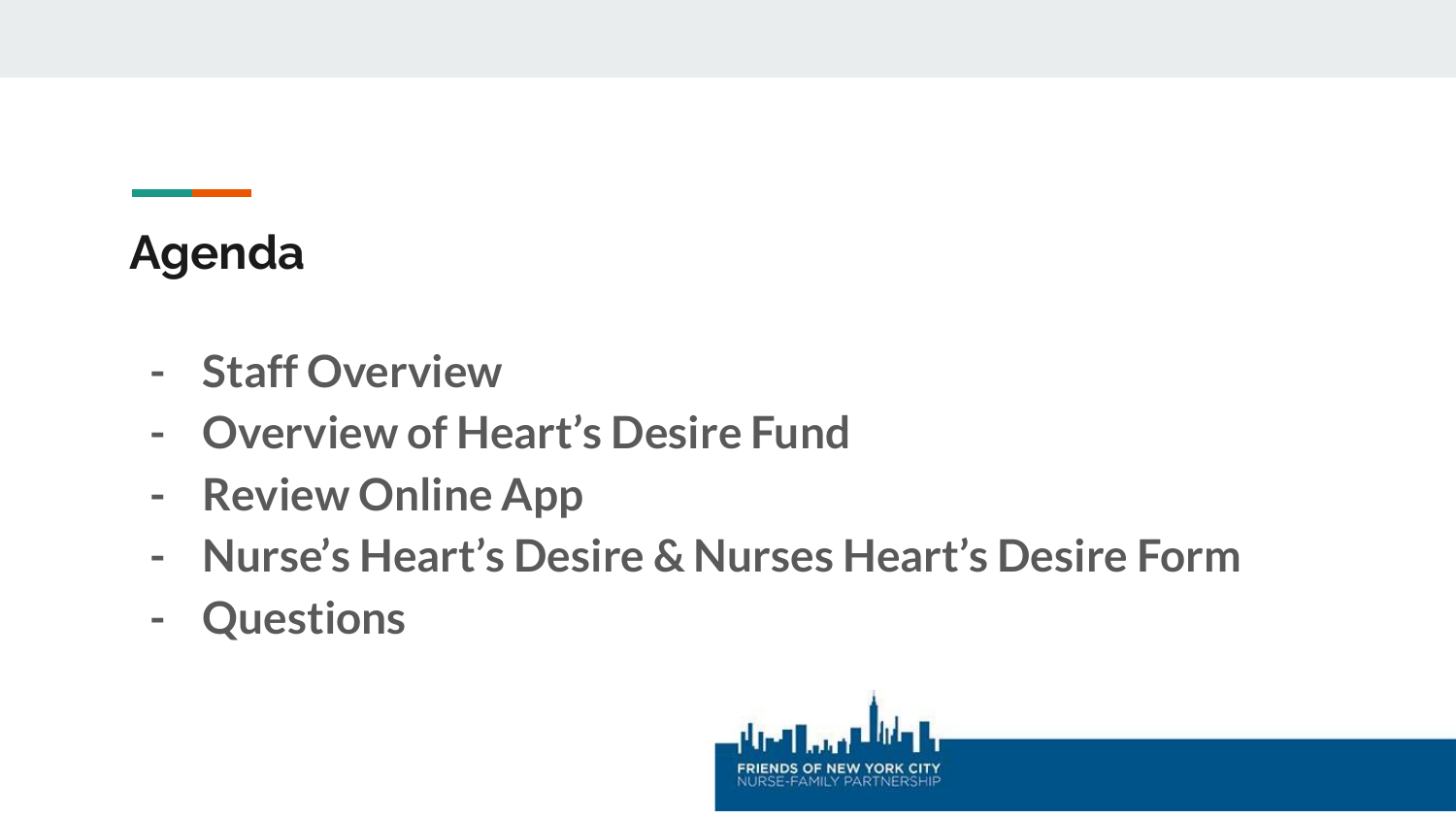#### Meet our Program Staff



Jazmin Williams, Program Associate **Alex Albert, Program Consultant** 



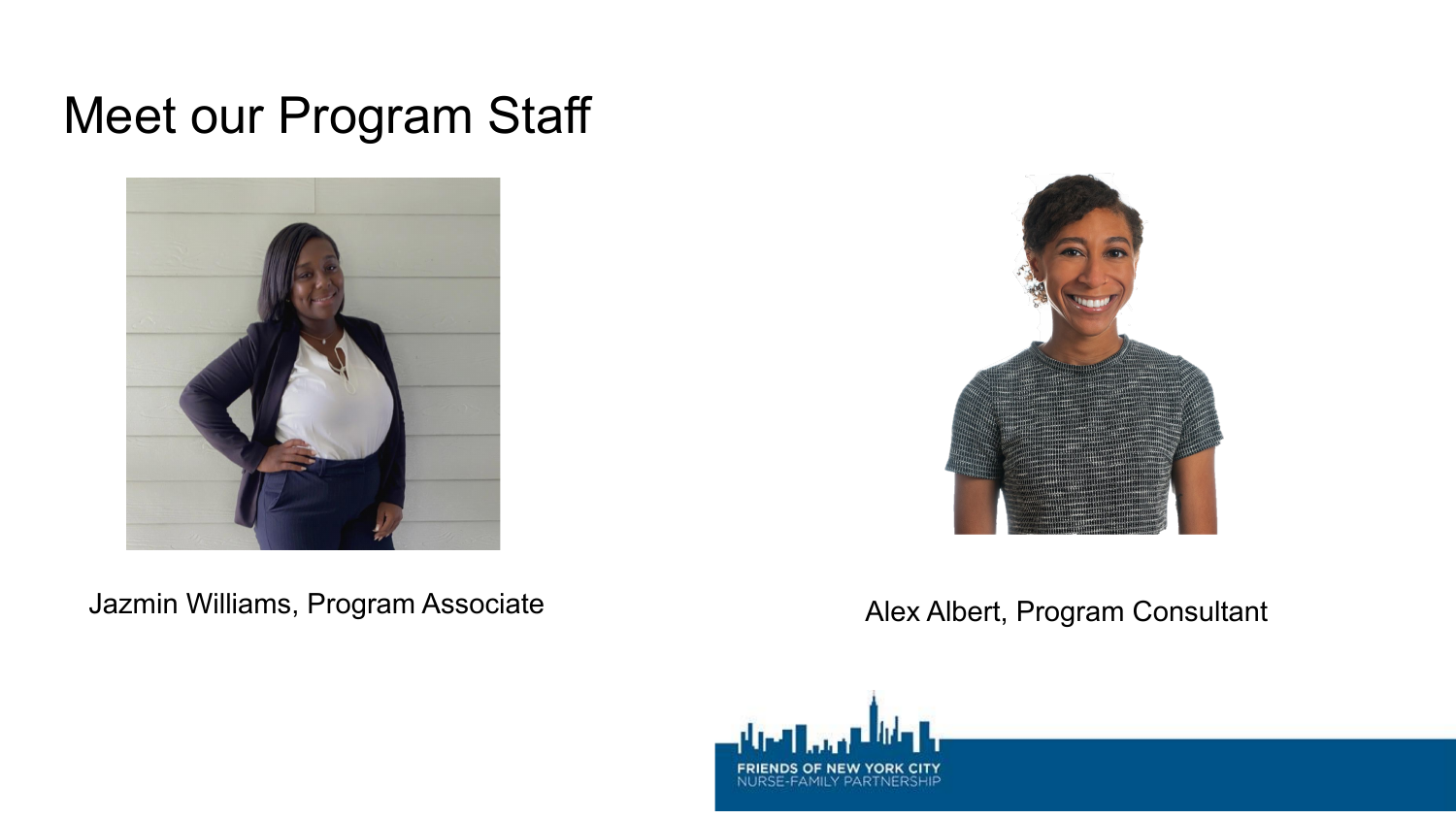### **Updates to Heart's Desire: Eligibility & Deadlines:**

- **Two Funds**: Heart's Desire Fund Awards & The Emergency Fund
- **Eligibility**: must be current clients of the NYC NFP program clients who are pregnant should apply if they expect to complete their endeavor prior to baby's birth
- **Heart's Desire Fund**: clients may apply 2x in one year and 1x in second year. Priority based on the resources available.
- **Deadline**: now through end of year
- **Send to: [heartsdesire@friendsofnycnfp.org](mailto:heartsdesire@friendsofnycnfp.org) (make note of email)**

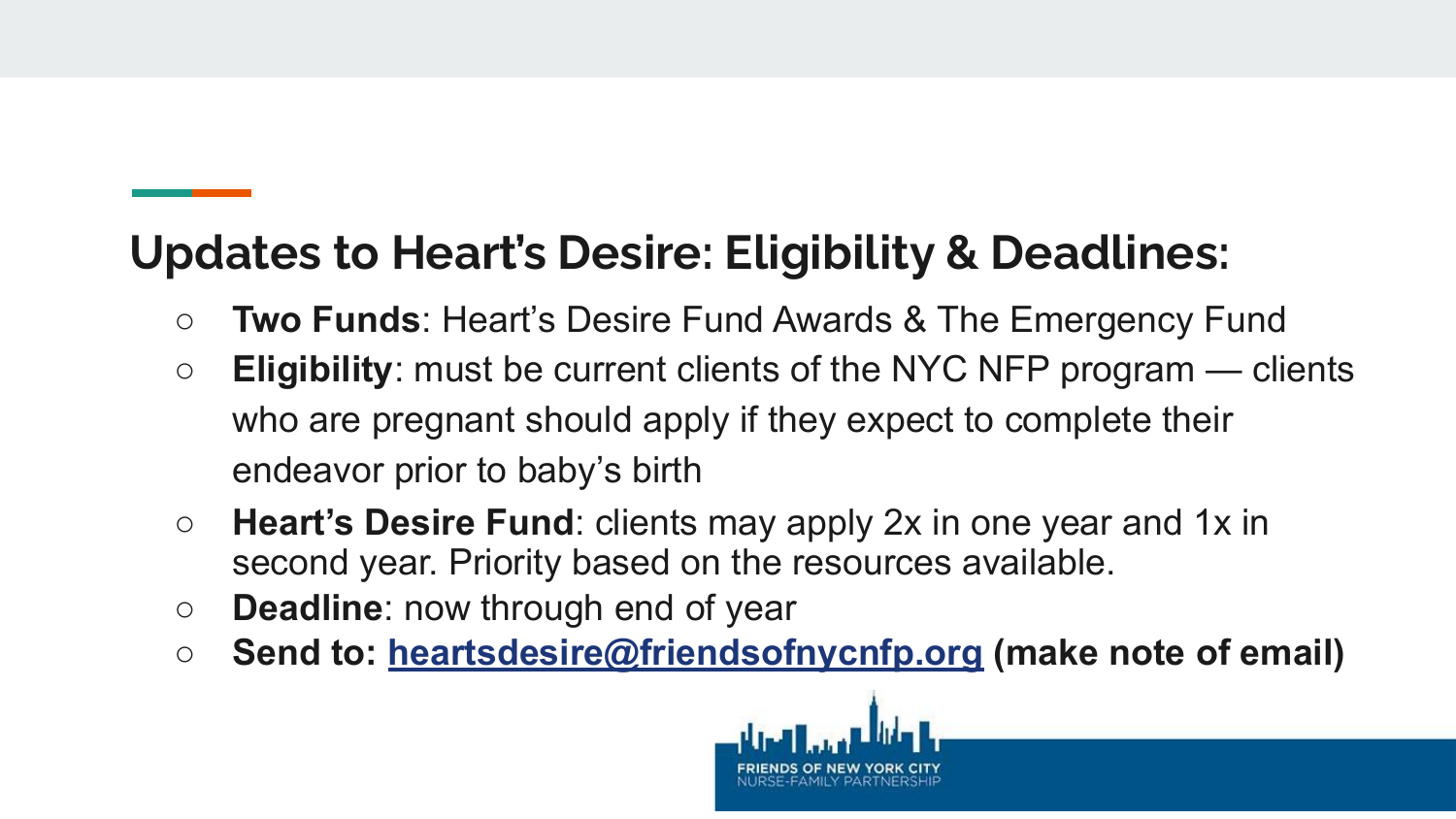#### **Updates to Heart's Desire: Terms**

- **Awards generally do not exceed \$1,800**. Priority based on need and resources available.
- **If need is greater than \$1800**, client should provide an explanation of supplemental funding to bridge the gap.
- To ensure adequate funds available, **do not to apply for courses or certificates more than 6 months in advance** of application date.
- Let us know ASAP if courses change or financial aid comes through.
- **Questions**: heartsdesire@friendsofnycnfp.org

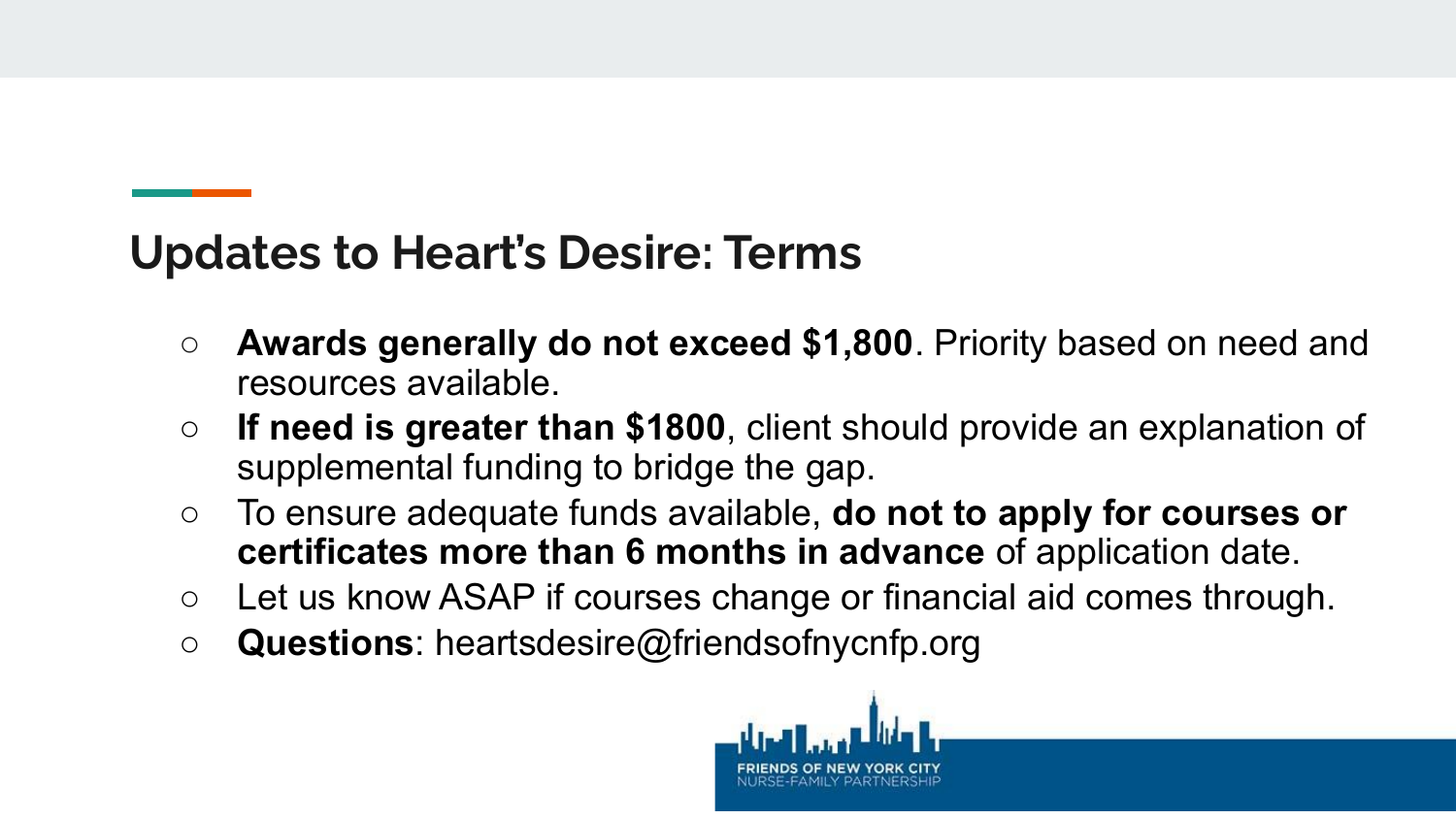# **Updates to Heart's Desire: Types of Awards**

**○ Heart's Desire Fund Applications are accepted for education/career advancement.** 

Awards are considered for:

- Tuition (including reimbursement)
- Certificate programs
- Necessary additional resources such as Metro Cards, Laptops, Books,
- Short-term child care
- **Emergency Fund** should forestall serious issue, homelessness, food insecurity and/or protect well-being of mother/child. Help with moving expenses.
- **Clients should include what resources they've exhausted.**

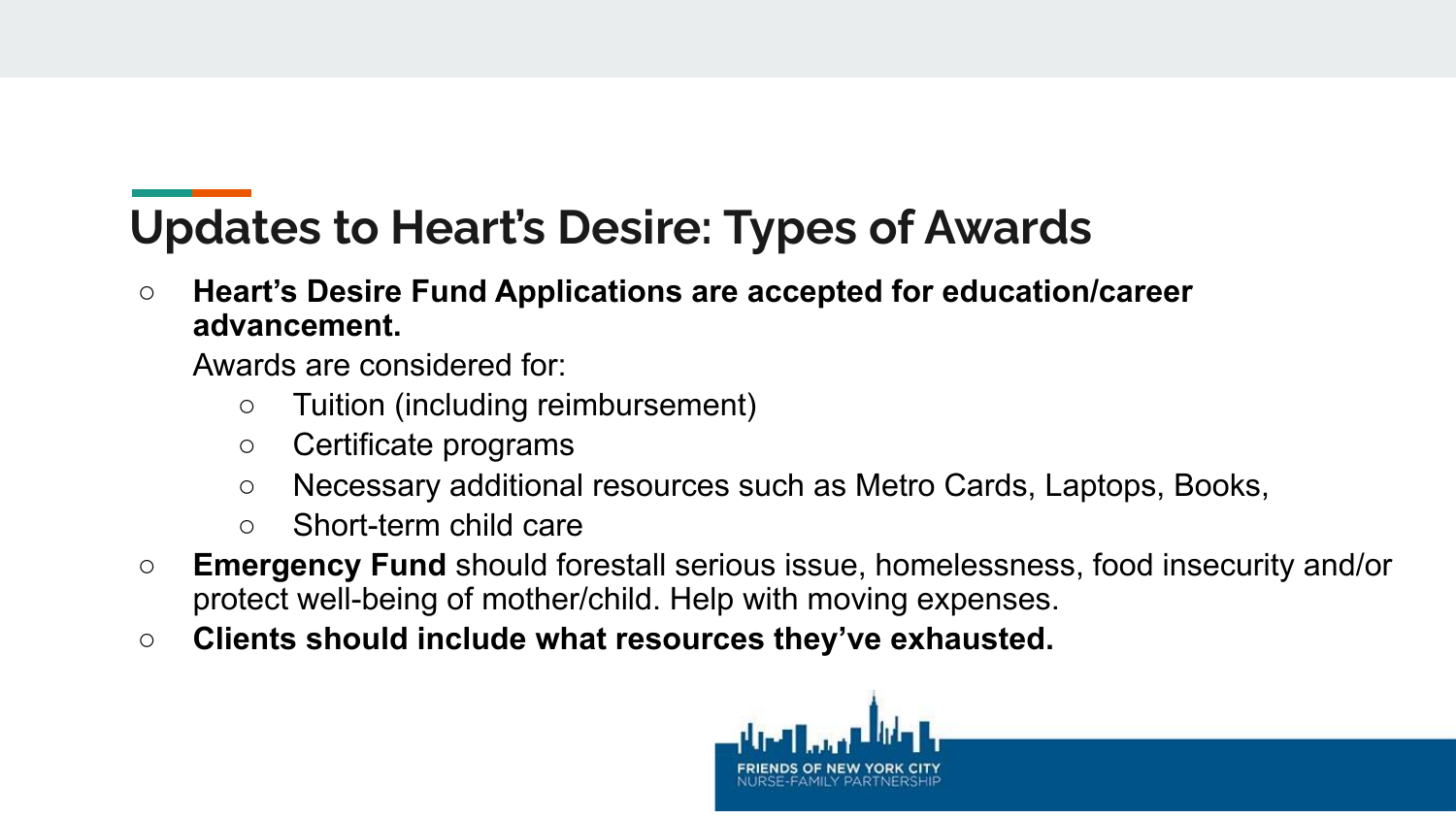#### **Updates to Heart's Desire: Process & Nurse Reco**

- Must be accompanied by [nurse recommendation](https://acrobat.adobe.com/link/review?uri=urn:aaid:scds:US:8066c01a-59a1-4bce-acd1-a13fd43d105b) **(Send to heartsdesire@friendsofnycnfp.org)**
- Please submit your recommendation within a day or so of when your client submits their application via Google Form.
- Application will *not* move ahead until nurse recommendation received
- **Nurse recommendations should detail**:
	- **1)** Client's needs
	- **2)** Why you believe the mom is a great candidate for support
	- **3)** What evidence indicates she is likely to follow through with her plans (in the case of Heart's Desire Fund awards)

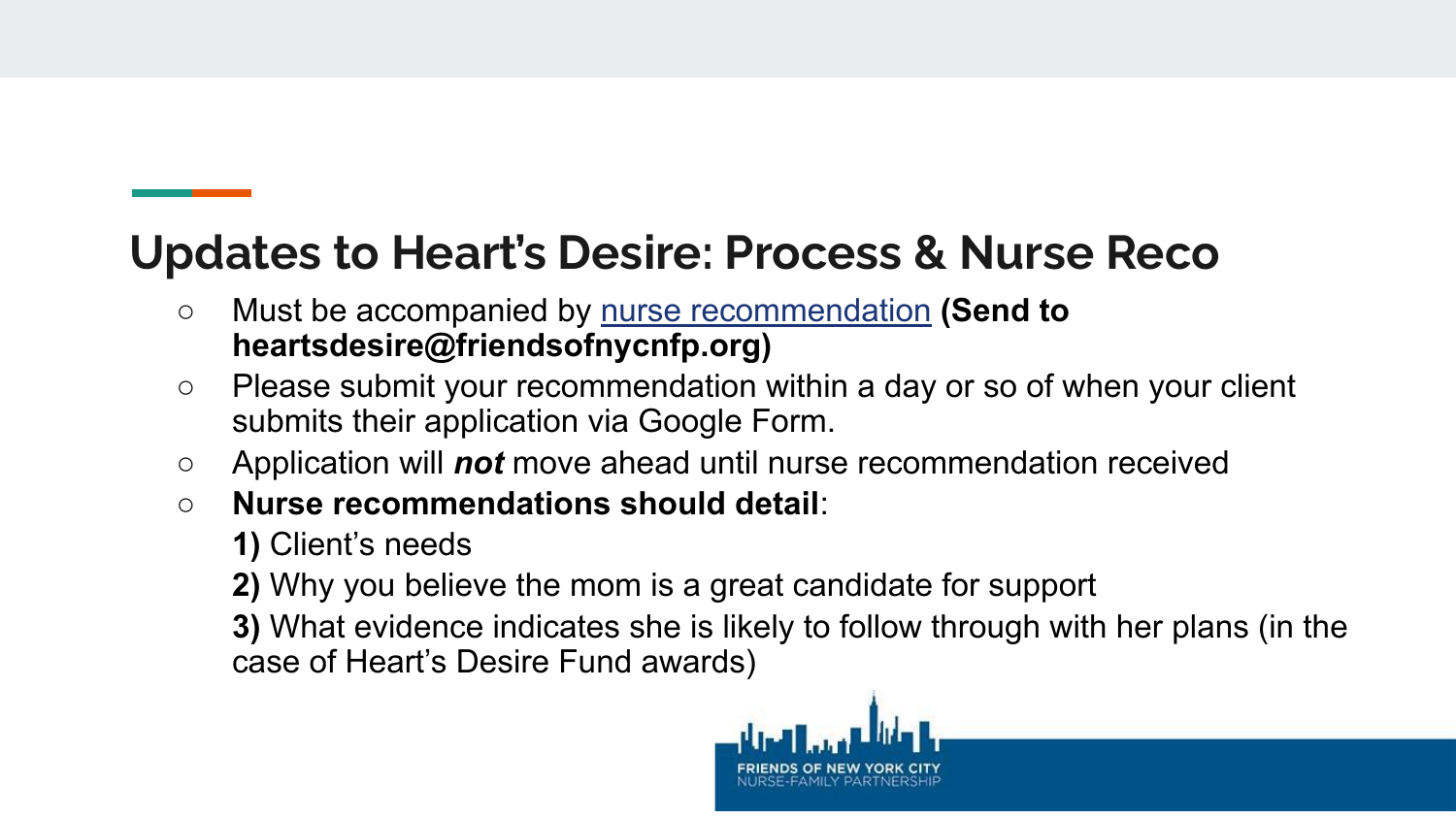#### **Updates to Heart's Desire: Review**

- Review is done by our board each Monday, applications are sent to the board by Friday afternoon
- Clients are notified by email of their award with the amount of the award, any terms, and consent
- Payment is made only upon completion of awards
- Forms might include a bursar payment form for tuition/certificate payments or the 1099. We are required to report on all non-employee payments over \$600, including awards, to keep in good standing with the IRS. In general, scholarship money is not considered taxable income but clients should ask their tax preparer.

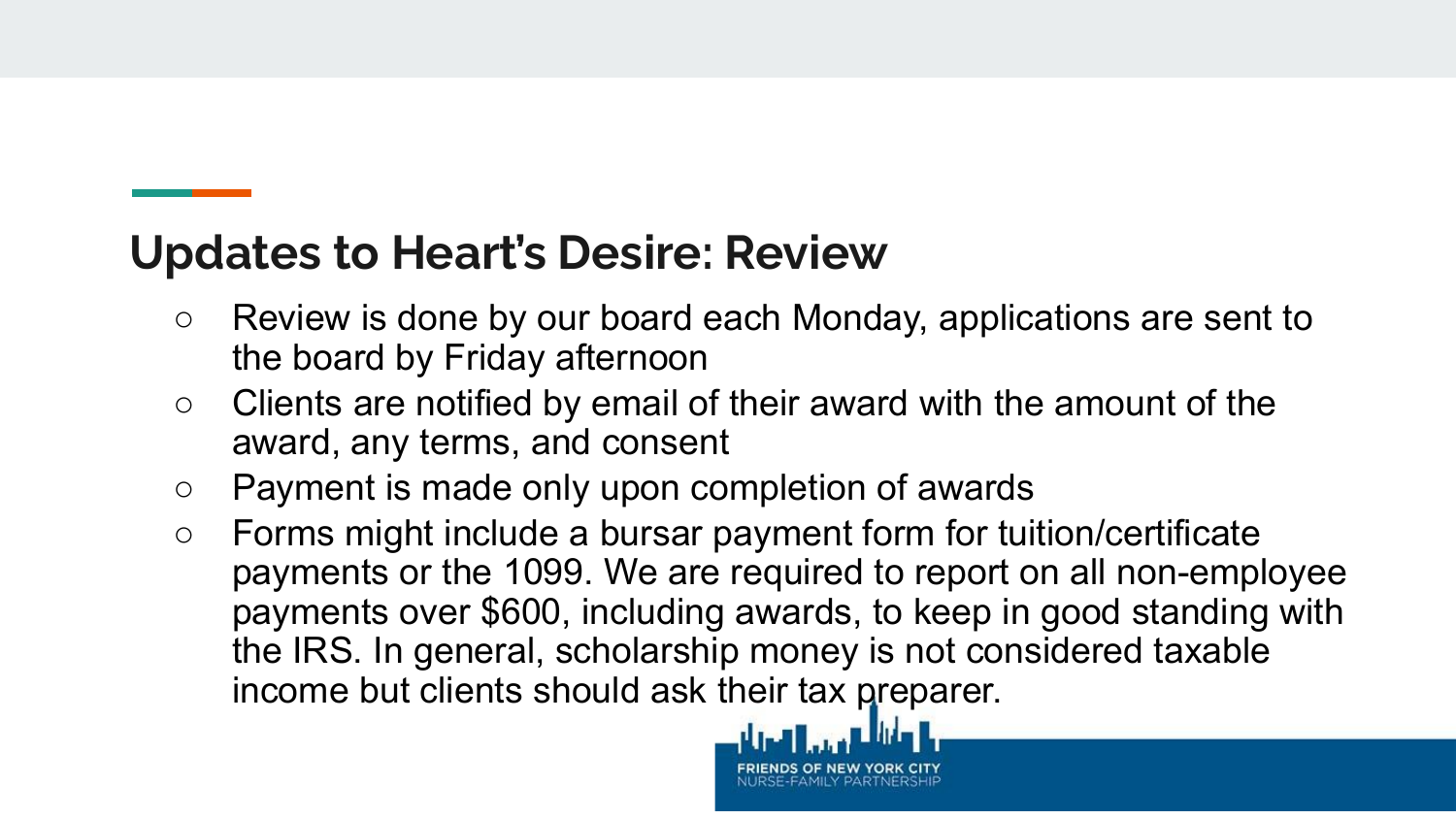#### **Updates to Heart's Desire: Review**

**"Need-based financial assistance is considered a gift under Section 102 of the Internal Revenue Code, provided that the recipient has not provided services in expectation of the assistance and provided that there is no expectation of future services (or any other quid pro quo) to or for the benefit of the provider.**

**Therefore charitable assistance to individuals is not taxable; rather it is considered a gift.**

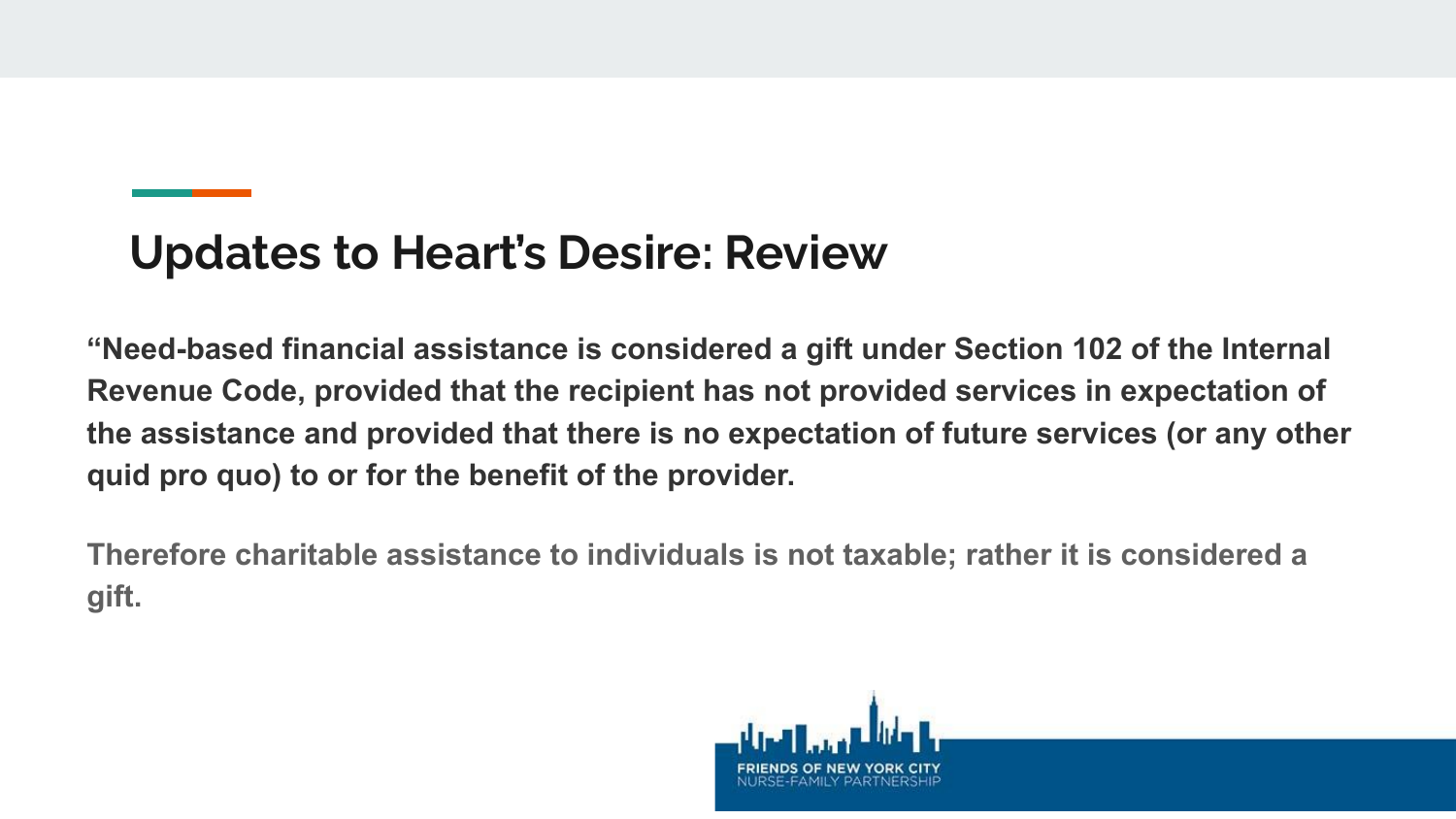### **Updates to Heart's Desire: Tuition / School updates**

- We reimburse for tuition/certificates (for courses the client enrolled in while an NFP client) or pay an outstanding tuition balance prohibiting a client from returning to school provided the client details their plans for the future and how such reimbursement will open new paths and allow them to pursue their Heart's Desire.
- $\circ$  If client request is more than \$1,800 and they have no way to pay the balance, please inquire with the Program Associate. Email [heartsdesire@friendofnycnfp.org](mailto:heartsdesire@friendofnycnfp.org).

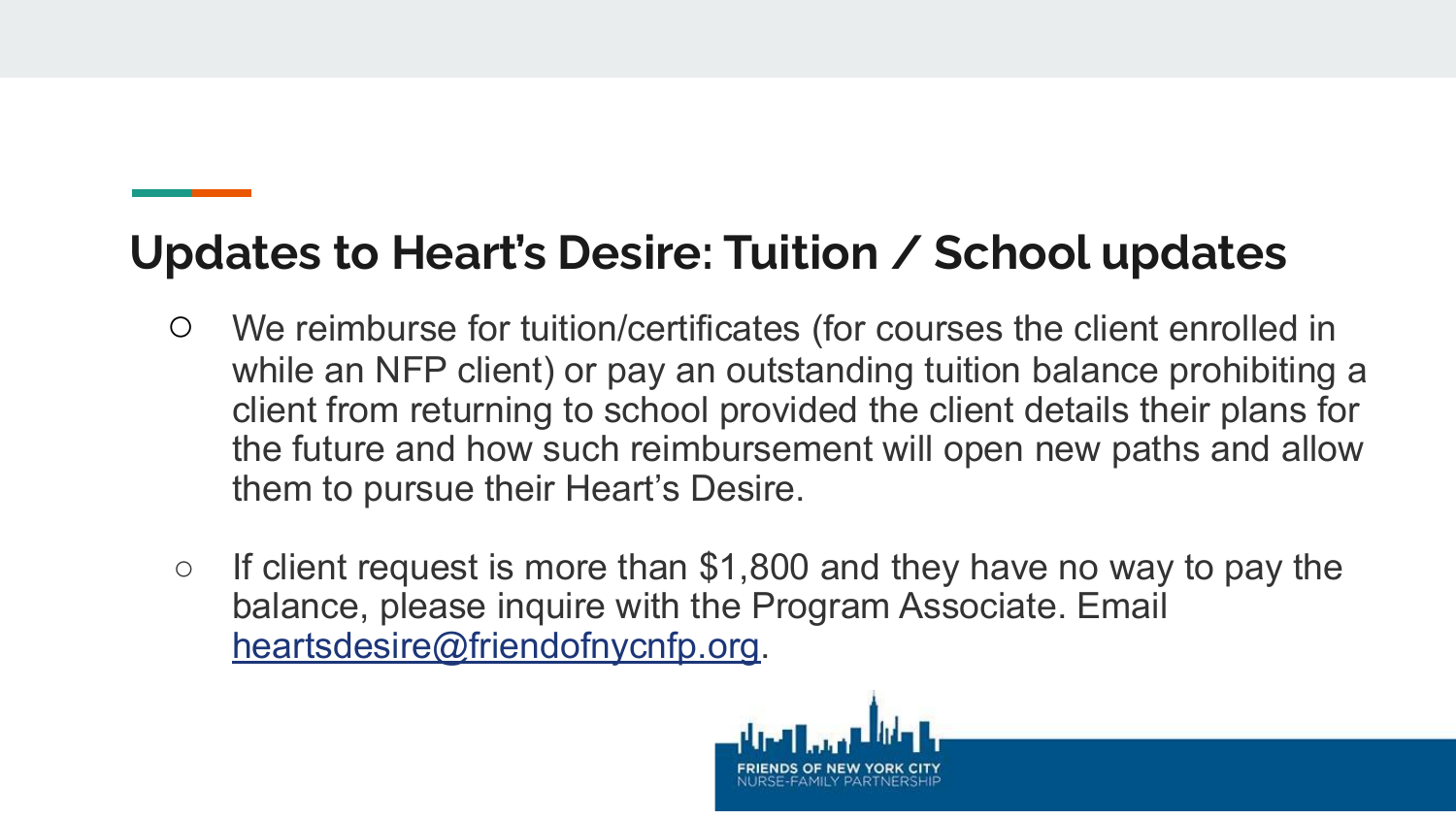#### **Updates to Heart's Desire: Metro, Childcare & More**

- **Fair Fares NYC discount**, we ask that clients apply to this before coming to us for assistance with metrocards. We will provide a month unlimited card. Clients should send confirmation they've applied to the program. If they are not eligible we will consider funding full price metrocards.
- **Awards are for short term child care.** Applicants must explain how she will arrange for childcare after the funds from the award have been exhausted.
- **○ Business related request.** Applications for clients who are seeking to jumpstart their business or in need of IRS forms/licenses will now be accepted.

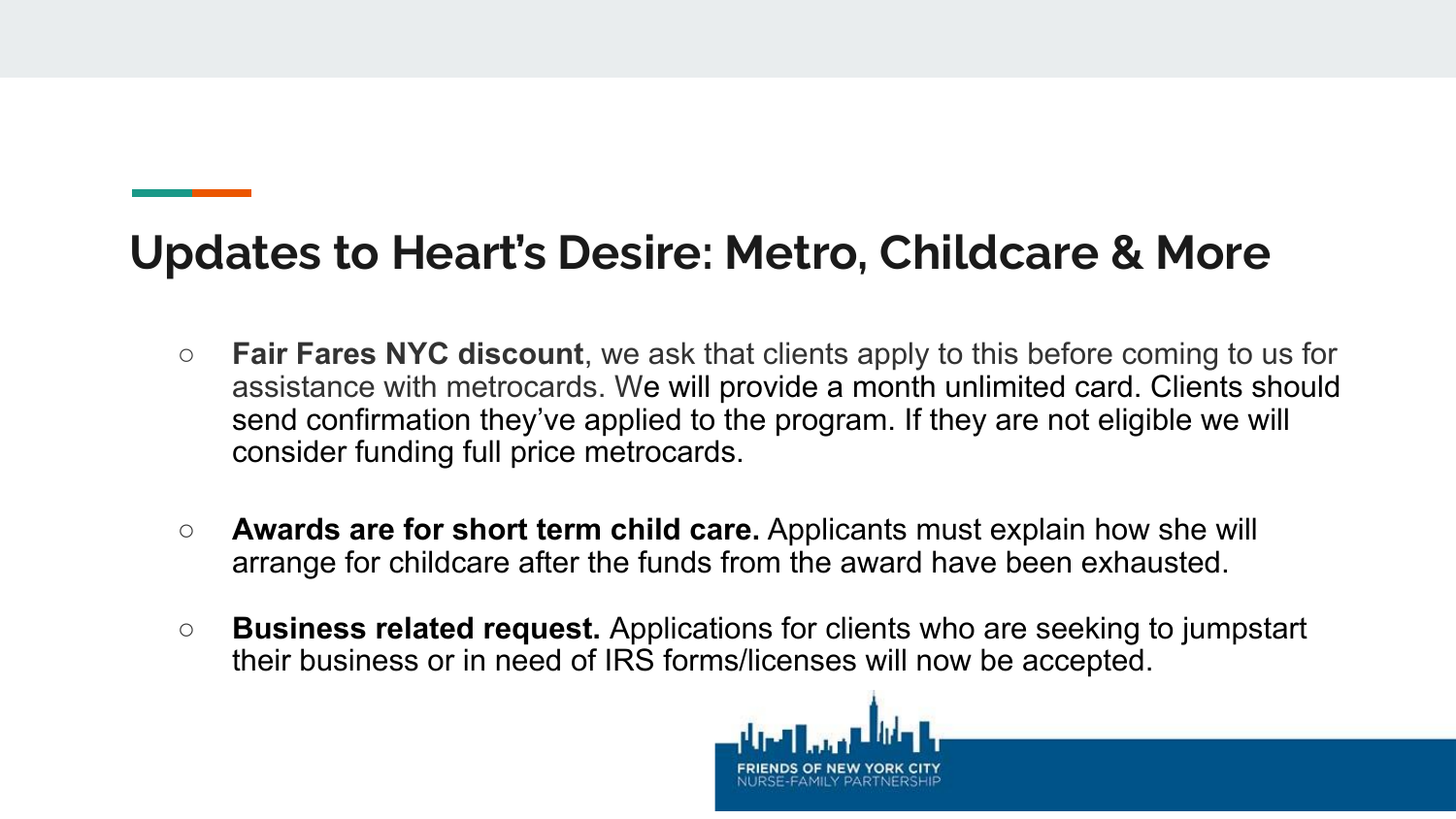#### **Nurses Heart's Desire**

-

- Working with NFP leadership to provide trainings and support, this will include access to the NFP symposium, and hoping to once again host the maternal mental health workshop and will work and will discuss what other opportunities can be helpful.
- Also will have Nurse's Heart's Desire available. Requests will be reviewed by the same committee as client requests, and go through same review/notification process. There is a fillable [PDF](https://acrobat.adobe.com/link/review?uri=urn:aaid:scds:US:1b6bf5f6-5d53-40d2-b9a8-489afb1c3448) to fill out and have your supervisor sign. It must be signed by a supervisor.

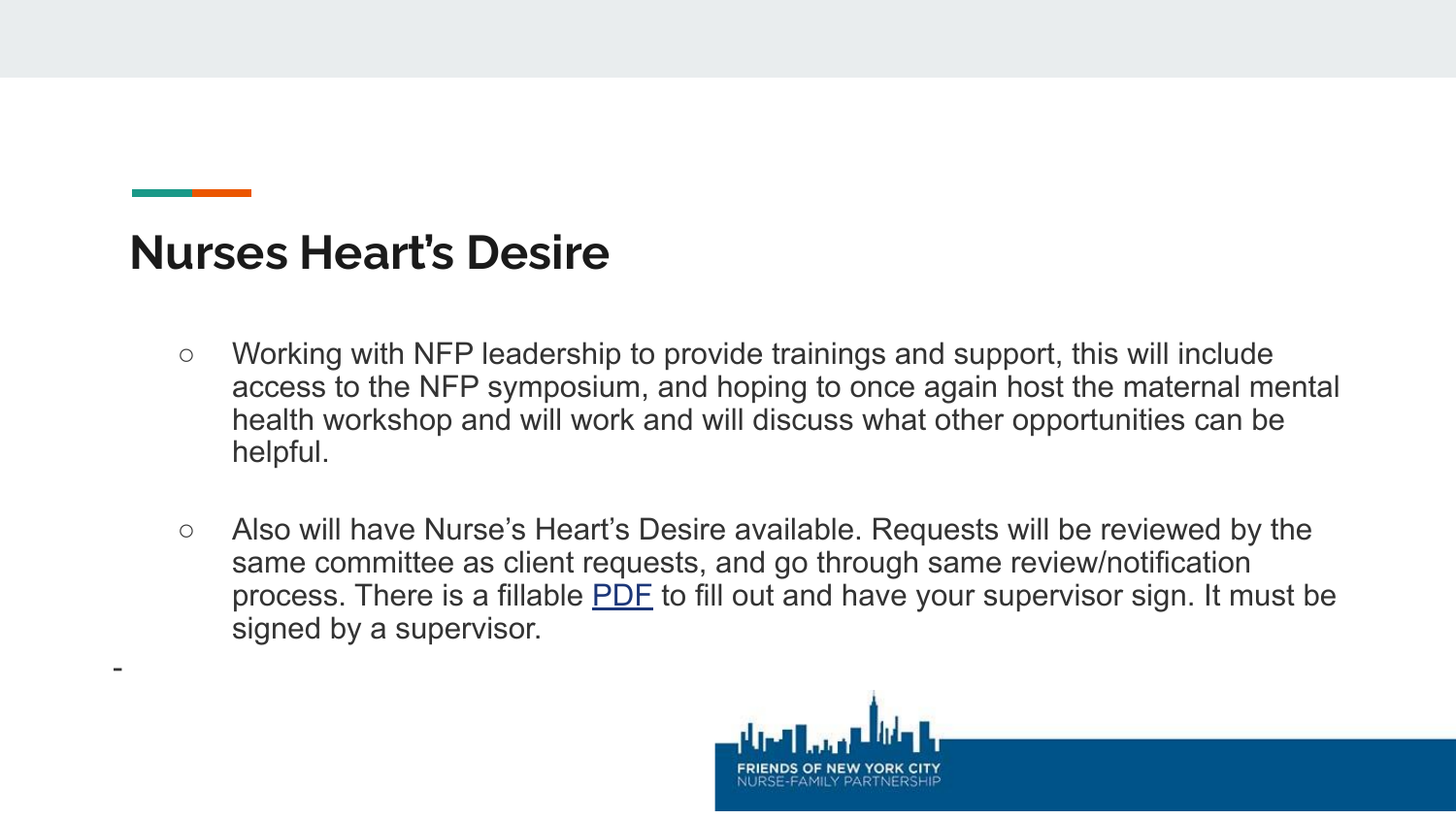#### **Final Comments & Questions?**

- We will roll out forms shortly
- There will be a grace period as we all learn the new format, even for us!!!
- Be patient with us!
- After the grace period ends, we may ask you to re-submit forms